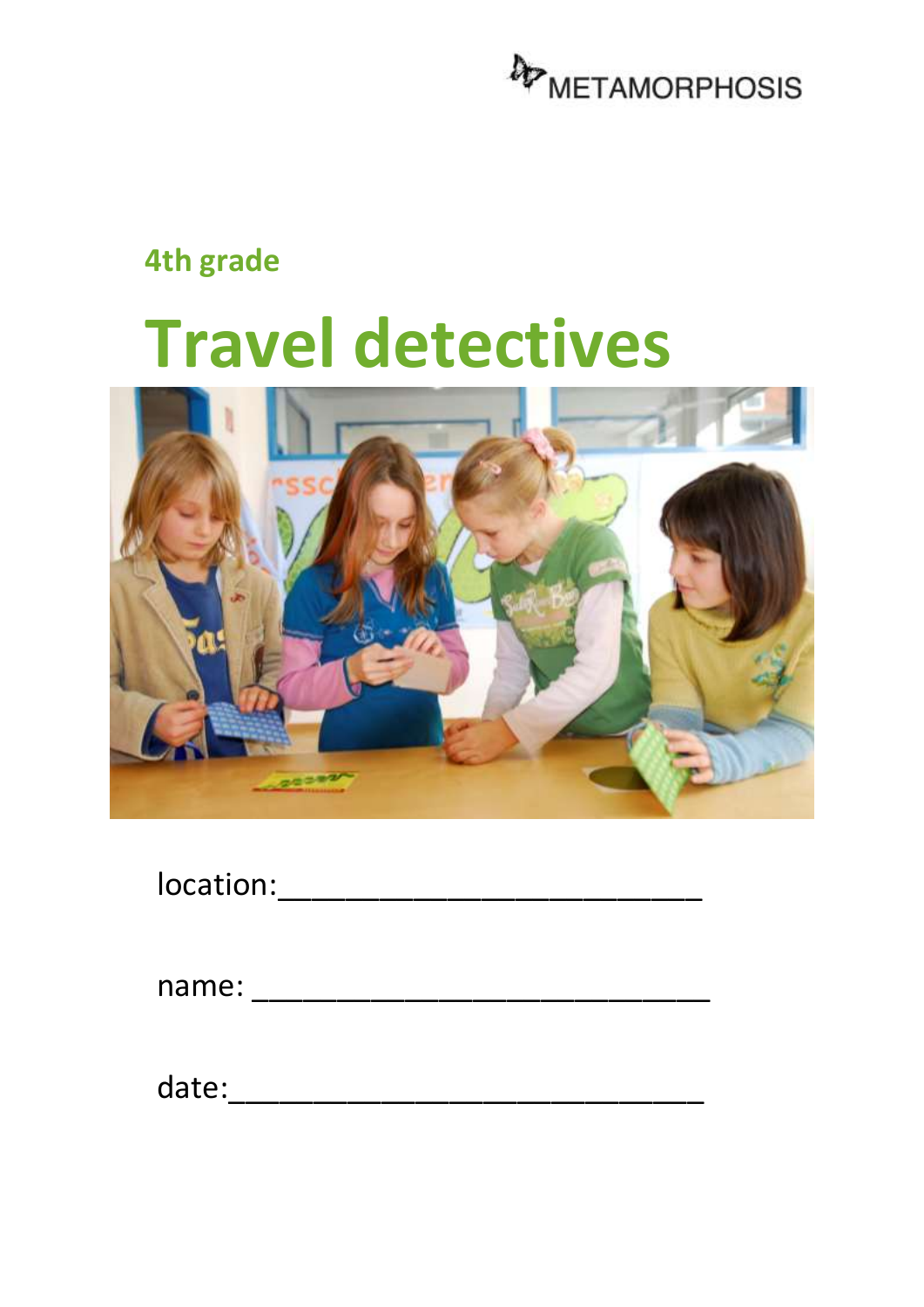

It's now your turn to try to explore the level of traffic and other surroundings of your school in order to find out if there are enough measures being taken so that you and your friends are safe while being on the streets.

**You are going to be a real travel expert!** For this investigation into the surroundings of your school, you need a measuring tape or a folding ruler, a stop watch or a clock with a second hand, pencils and a hard pad which you can write on. If you have a camera at home, you can bring it with you in order to take pictures of important places. Before you step outside to start

exploring, you are going to work on some tasks with your classmates inside your classroom.



This project has received funding from the European Union's Horizon 2020 research and innovation programme under grant agreement No. 723375

Marta Palacios, Christa Kühberger, Sabine Oberrauter, Alan Wong

*Following klima aktiv "mobility management for schools"*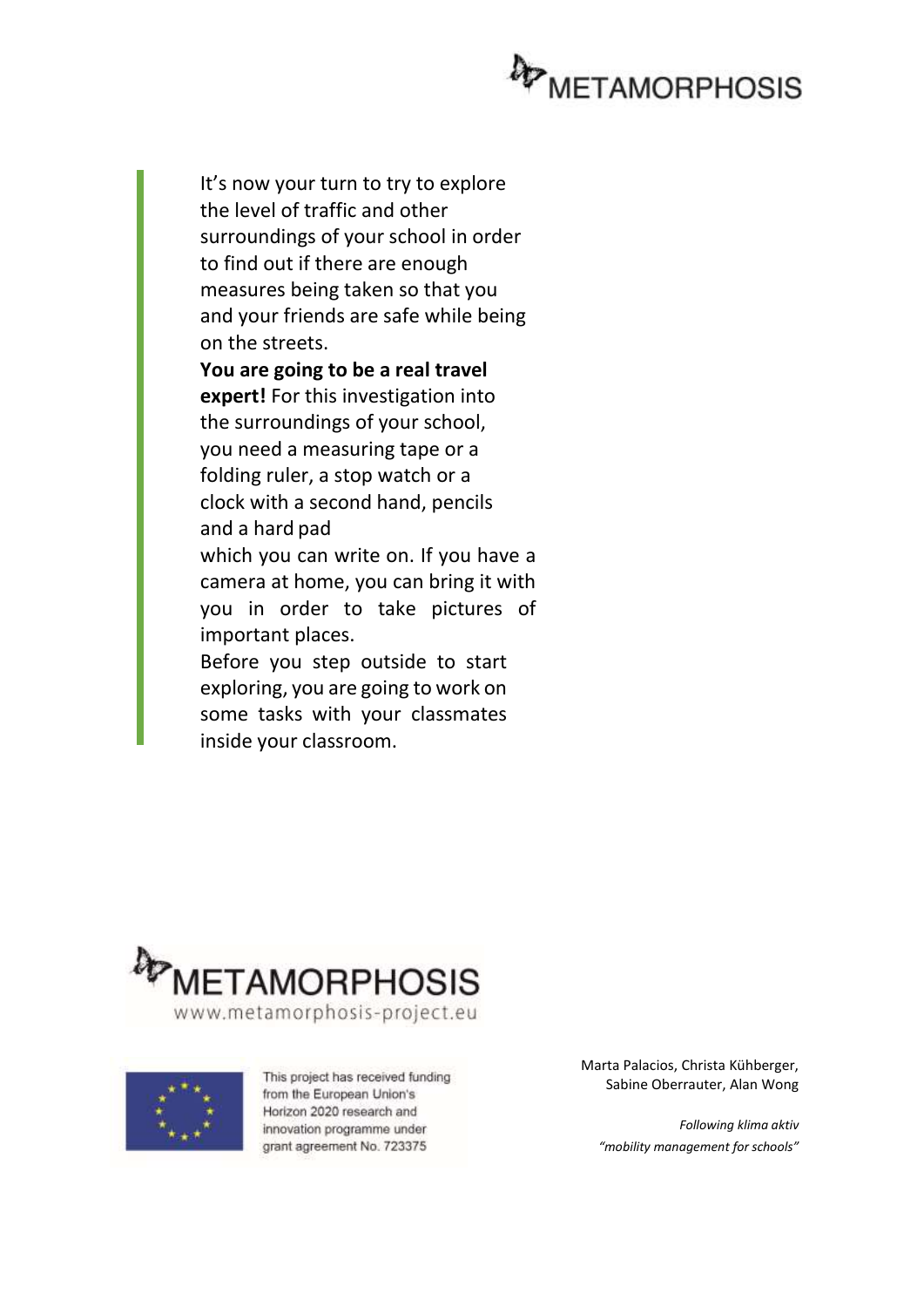

### **Task 1: The city map**

**Try to draw the surroundings of your school in the following blank field. You can add the surrounding streets, paths, crossings, squares, road signs, flowers, trees, people, animals and buildings…**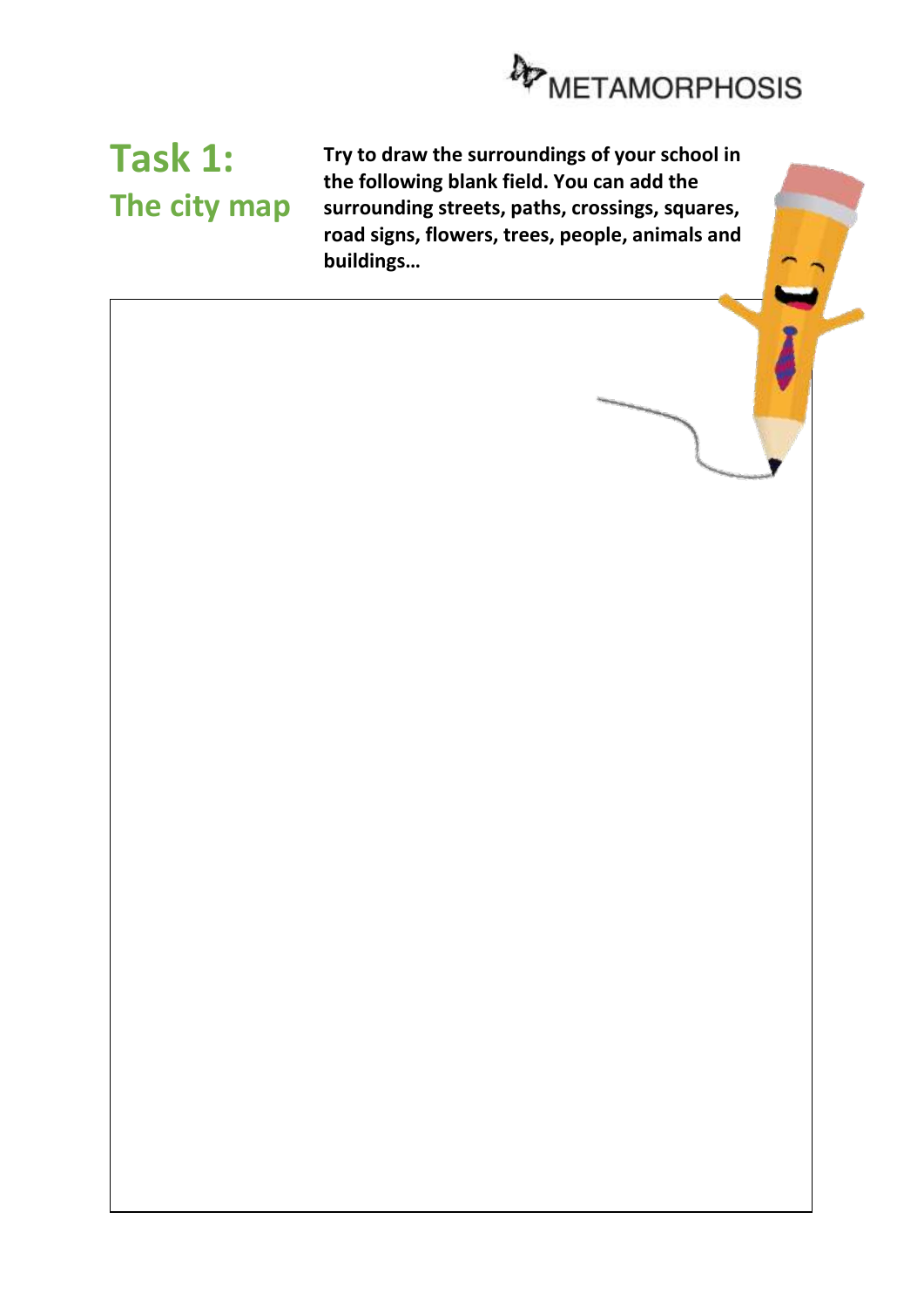

<< Continuation of Task 1: The city map

**Try to find your school and your home on a map using the internet with the help of your teacher. You can print out a part of the map where you can see both your school and your home, and this area should be at least two kilometres wide. Use a glue to stick it onto the following blank field.**

Stick the printed map in here.

If it's too big, you can fold it.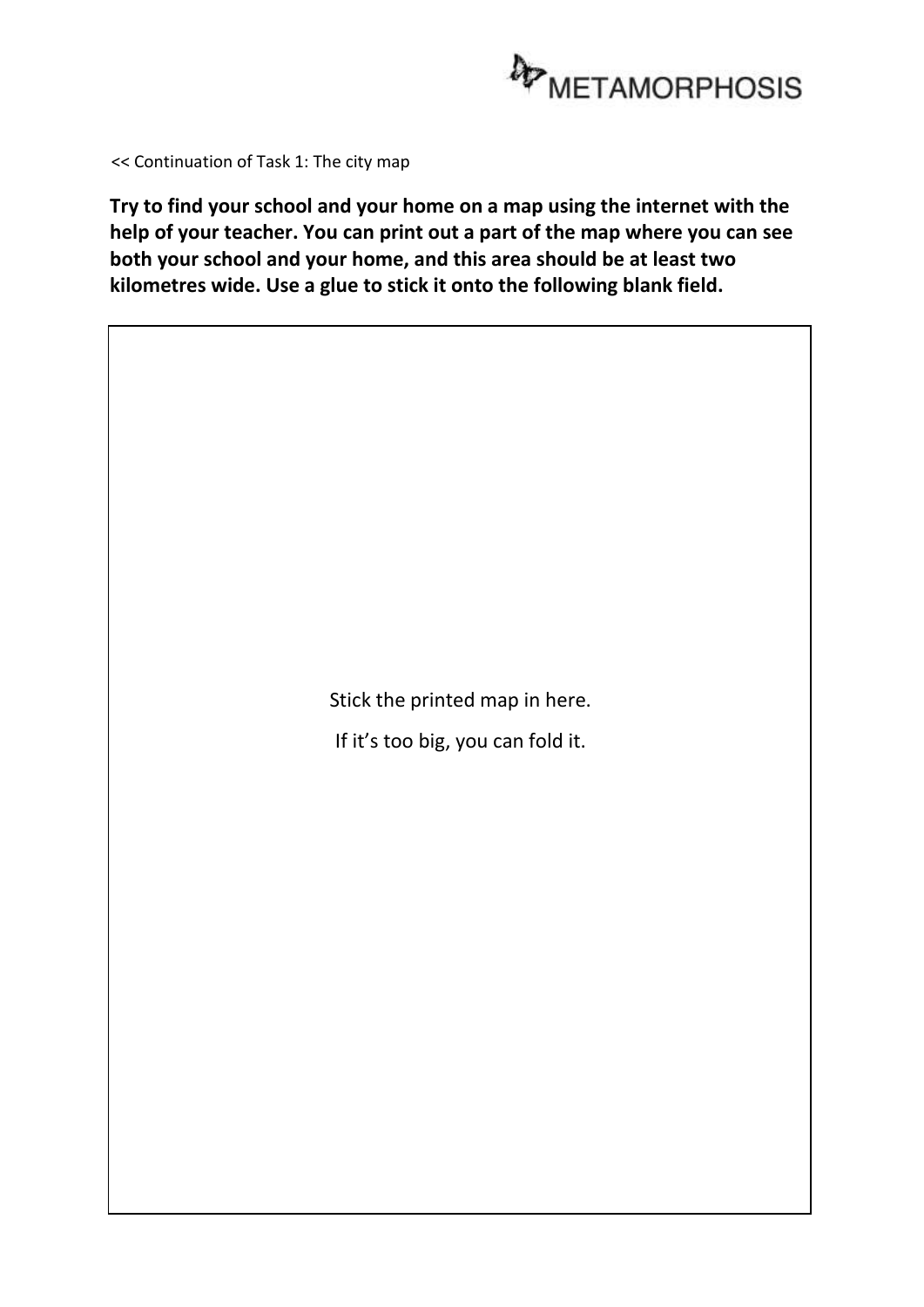

<< Continuation of Task 1: The city map

#### **Use the map that you have printed out, to help you complete the following tasks: (You can always ask your teacher for help.)**

■ Use a colored pencil to mark your way to school on the map.



Use a green pencil if you get to school by foot or by scooter or bike. Use an orange pencil if you get to school by bus (school bus or public transport). Use a red pencil if your parents take you to school by car, taxi or van.

- Try to guess the distance between your home and your school. The distance is about example in the kilometres long.
- Look for a path that you often use in your spare time. Use your finger to follow the path on the map or take a purple pencil to highlight it.
- Which streets does your teacher use on his or her way to school?

Use a compass to encircle the surroundings which are within a radius of one kilometre around the school. You will need this encircled area for the tasks on the following page.

Task 1 continues on the next page>>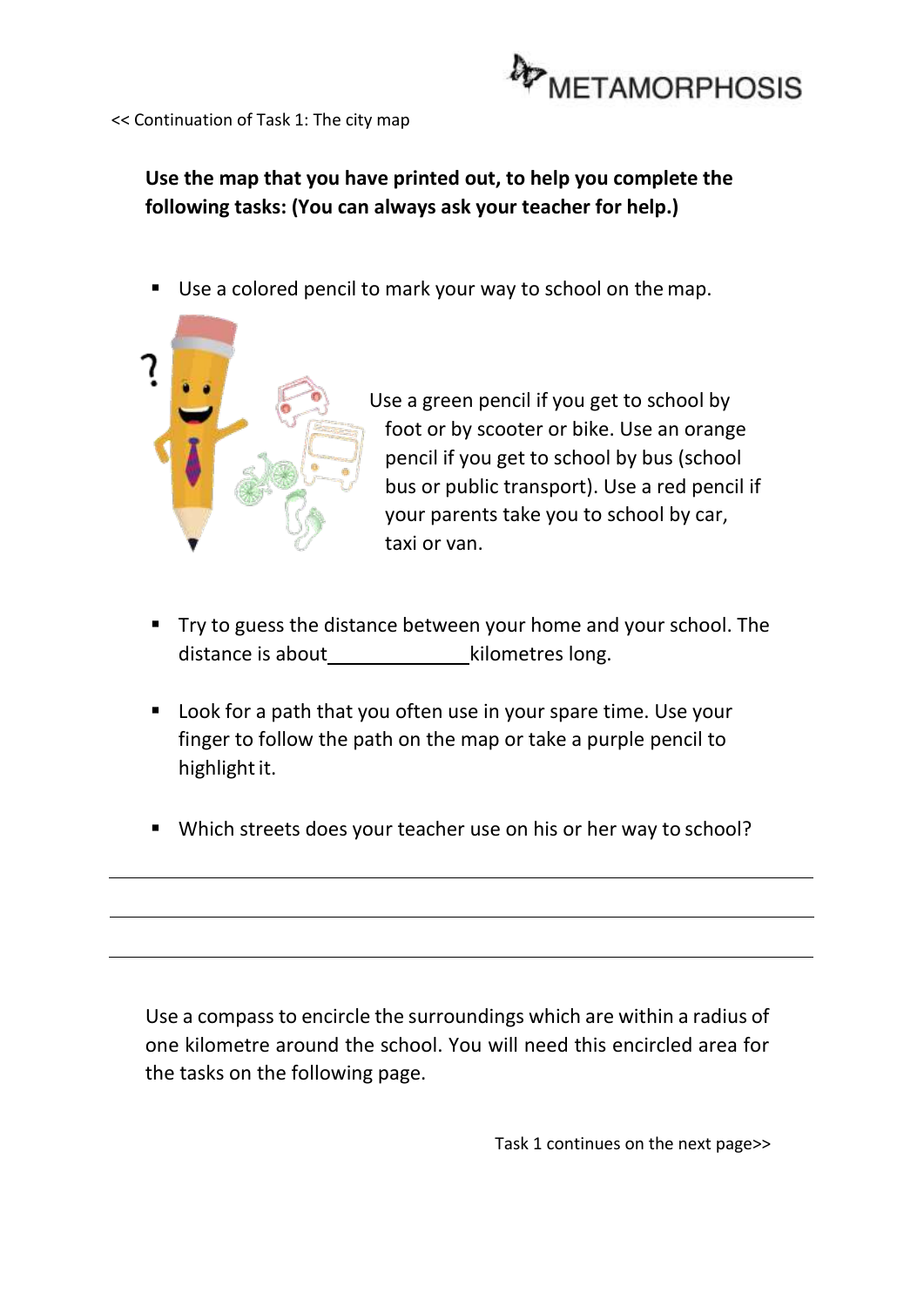

<< Continuation of Task 1: The city map

**Now try to answer the following questions about the area that you have encircled with a compass, and including all the paths you have marked.**

- How many main roads can you find?
- What are the main roads called?

- How many junctions can you find?
- Which junctions seem dangerous to you?

■ Can you find paths for pedestrians or cycle paths on

the map?

O Yes O No

- **E** If there are paths for pedestrians or cycle paths, you can highlight them in your drawing on the first page.
- Do you know any paths that are not marked on the map?

O Yes O No

If you know any other paths, you can mark them on the map.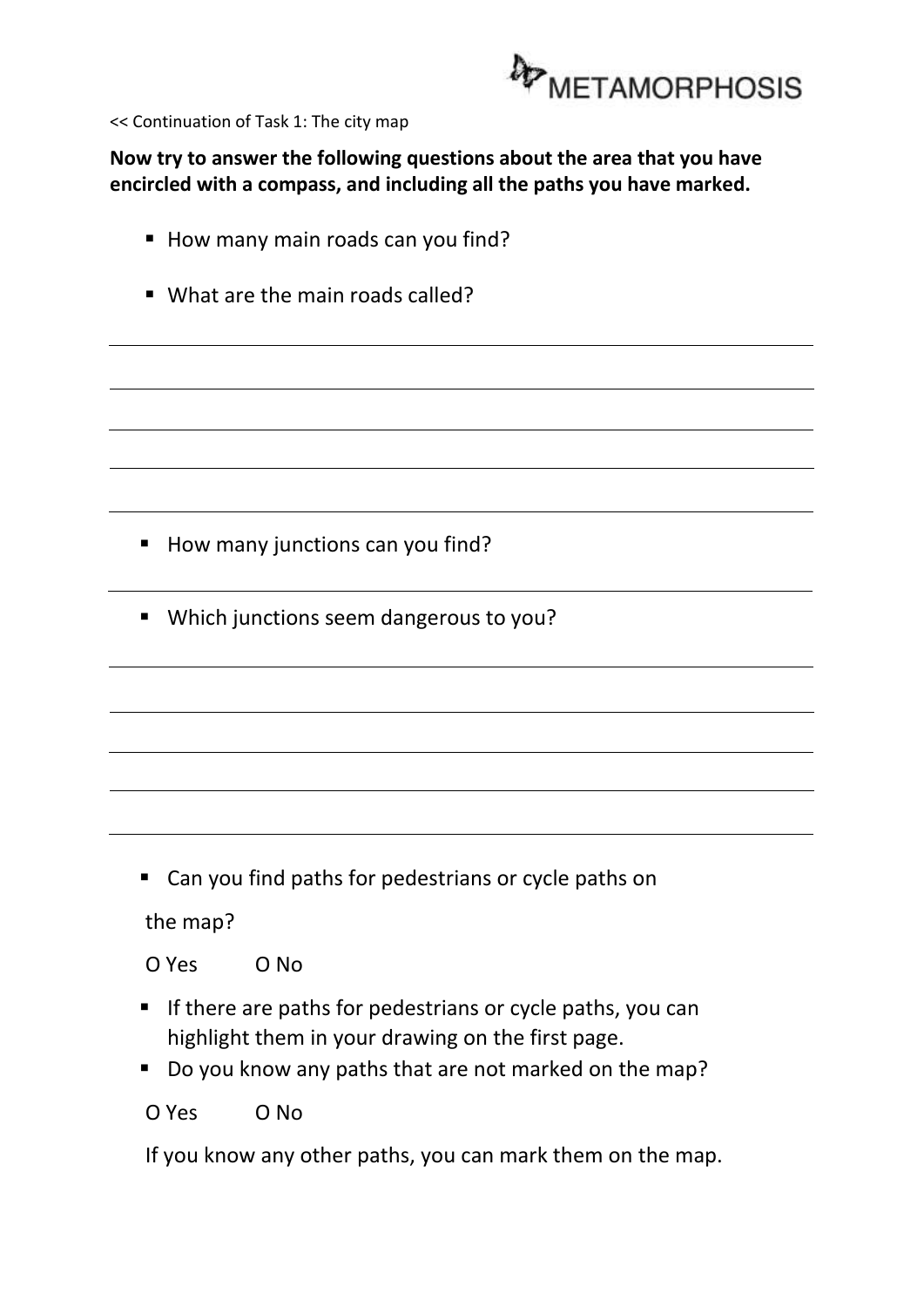

### **Task 7: Observing the traffic**

For the next task, it is best to form groups of four. After the groups are formed, you can start searching for a good spot at the edge of a road near the surroundings of your school, but not the school street itself. You should have a good overview of the street, but take care to stay on the pavement or by the footpath. Now, two group members count the different types of transport that are passing by for a period of one hour, each taking turns every 15 minutes. Draw a line for each means of transport in the correct cell of the 'Tally sheet' column. After you finished your observation you need to add all the lines up and write the sum into the corresponding cell on the right side column. There is an example in the second row that shows you how it's done.

| <b>Means of transport</b>                          | <b>Tally sheet</b> | <b>Sum</b> |
|----------------------------------------------------|--------------------|------------|
| Example                                            | A                  |            |
| by foot                                            |                    | 8          |
| bicycle, in-line<br>skates, skateboard,<br>scooter |                    |            |
| motor-bike                                         |                    |            |
| bus/train/tram                                     |                    |            |
| truck                                              |                    |            |
| car<br>hand                                        |                    |            |
| sum total                                          |                    |            |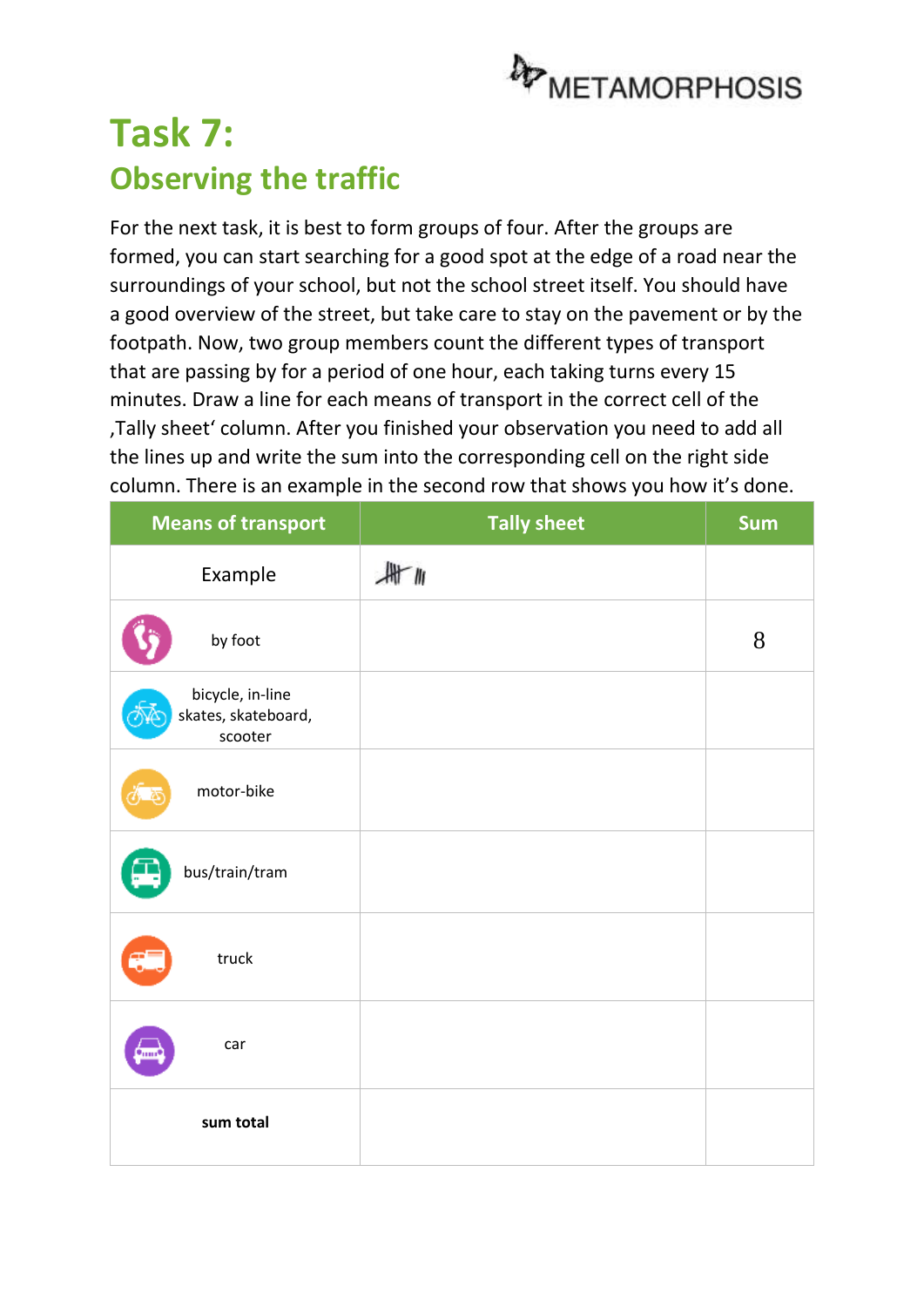

### **Task 3: Testing the street**

Now, it's time to observe the street that is directly in front of your school. Look at both sides of the street. Be careful and don't run. Try to answer the following questions.

In which town or district is the street located?

What is the name of the street?

| Is there a pavement or sidewalk?                                                          |            |                                                                                                                                                                |  |  |  |  |
|-------------------------------------------------------------------------------------------|------------|----------------------------------------------------------------------------------------------------------------------------------------------------------------|--|--|--|--|
|                                                                                           |            | O Yes O No If there is one, try to measure its width.                                                                                                          |  |  |  |  |
| O Yes                                                                                     |            | Is there a grass verge between the street and the pavement?<br>O No If there is one, try to measure its width.<br>The grass verge is_____________ meters wide. |  |  |  |  |
| Is there a cycle path?                                                                    |            |                                                                                                                                                                |  |  |  |  |
|                                                                                           |            | O Yes O No If there is one, try to measure its width.                                                                                                          |  |  |  |  |
|                                                                                           |            | The cycle path is______________meters wide.                                                                                                                    |  |  |  |  |
|                                                                                           |            | Are there parking spaces for cars?                                                                                                                             |  |  |  |  |
|                                                                                           | O Yes O No | If there are some, how many cars parked<br>there? cars parked there.                                                                                           |  |  |  |  |
| How wide is the street?<br>The street is ________ metres wide, and has _________ lanes.   |            |                                                                                                                                                                |  |  |  |  |
| Is there a place where you can park your bicycle?<br>O No<br>O Yes                        |            |                                                                                                                                                                |  |  |  |  |
| How many bikes would fit on one parking space?                                            |            |                                                                                                                                                                |  |  |  |  |
| Try to guess first: ______________________.<br>Now try to measure it: __________________. |            |                                                                                                                                                                |  |  |  |  |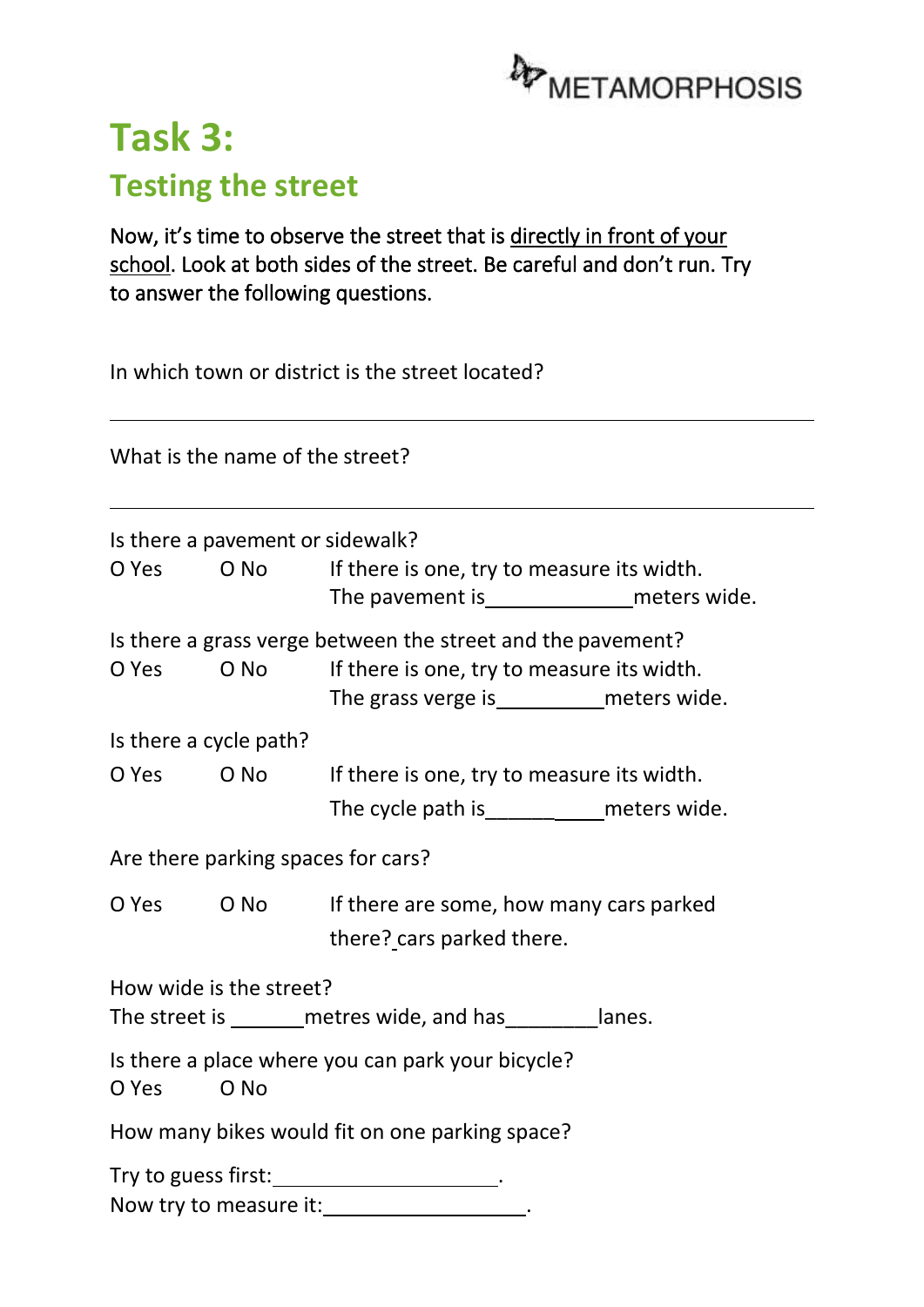

### **Task 4: Test your living environment**



The city or the village you live in is not a racetrack, and it's also not a big parking lot for cars. You want to live there in peace, as well as meet your friends to play with them. In order to be able to do that, you need places and spaces where you can go, without needing your parents.

**Look around. Where do you feel most comfortable? What annoys you, and what is missing? Mark the statements that are true with a cross.**

- O I have to wait for a very long time until the traffic light turns green, or the traffic passes, so I can cross the street.
- O The traffic lights turn red, after I have only crossed half of the street.
- O I need to take a diversion, so that I can reach the other side of the street safely.
- O There are not enough zebra crossings.
- O The streets are too wide.
- O The edge of the pavement is too high for me.
- O The pavement is too narrow.
- O There are no places to park my bike or scooter.
- O The place where I park my bike/scooter should be covered with a roof.
- O The cycle path should be better.
- O Parked cars are blocking the cycle path.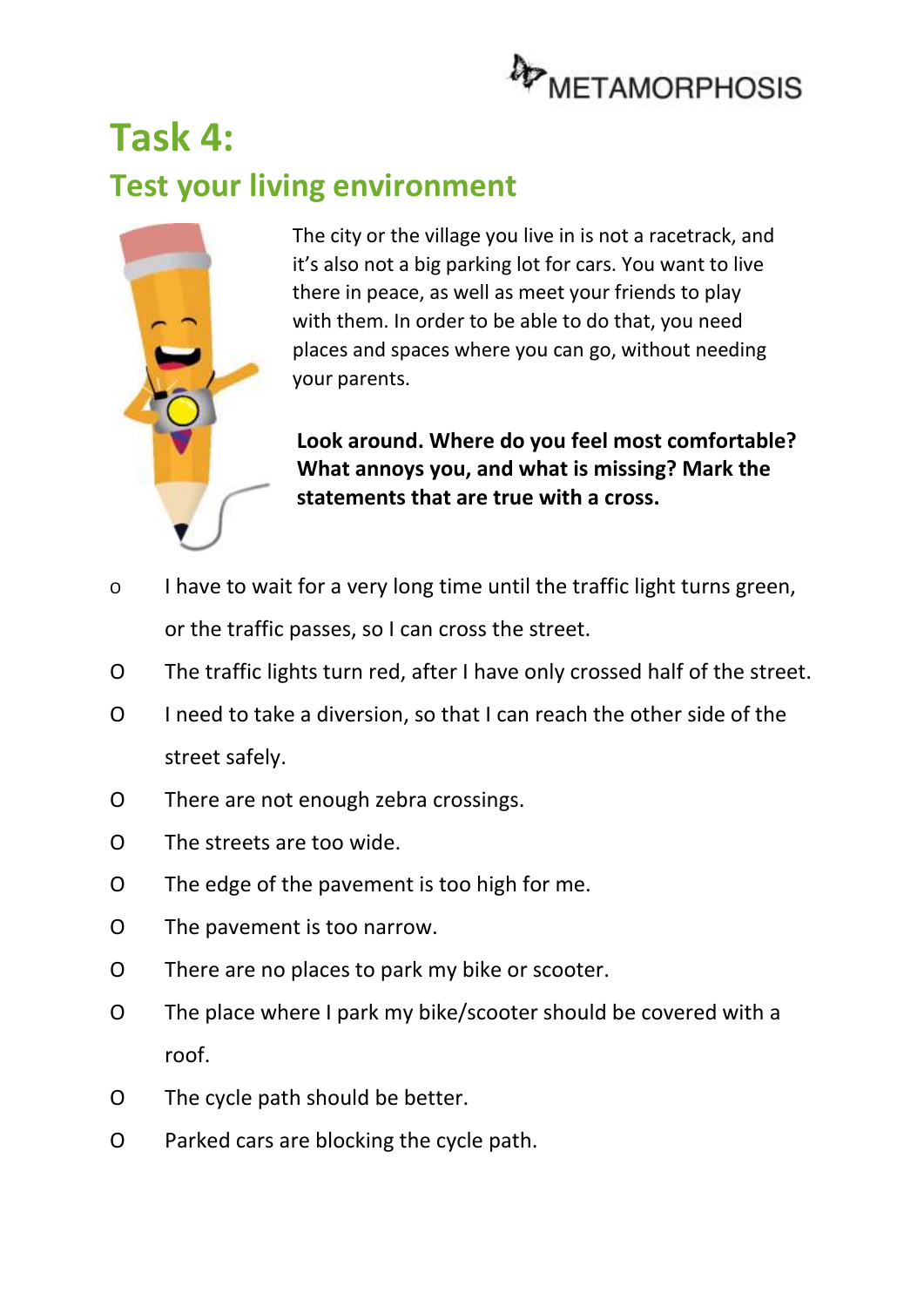

<< Continuation of Task 4: Testing your living environment

#### Enter your results here:

| In total,                         |                                       | different types of transport were counted. We have                     |      |
|-----------------------------------|---------------------------------------|------------------------------------------------------------------------|------|
| counted                           | motorised vehicles (cars and trucks), |                                                                        | non- |
| motorised vehicles (bicycles) and |                                       | public transport services                                              |      |
|                                   |                                       | (buses/trams). One hour has 60 minutes. How many vehicles in total did |      |
| you count in one hour?            |                                       |                                                                        |      |

At the same time, the other two members of the group should count the number of people sitting in each car or truck passing by, taking turns similarly for one hour. Enter your results in the spreadsheet below.

|           | Amount of people in the<br>car | <b>Tally sheet</b> | <b>Sum</b> |
|-----------|--------------------------------|--------------------|------------|
|           | 1 person                       |                    |            |
|           | 2 people                       |                    |            |
|           | 3 people                       |                    |            |
|           | 4 people                       |                    |            |
|           | 5 or more                      |                    |            |
|           | people                         |                    |            |
| Sum total |                                |                    |            |

#### **Enter your results below**:

In total, and the cars were counted.

cars were filled to capacity (5 people).

There were\_\_\_\_\_\_\_\_\_\_\_\_\_\_\_\_\_\_\_\_\_cars with only one passenger.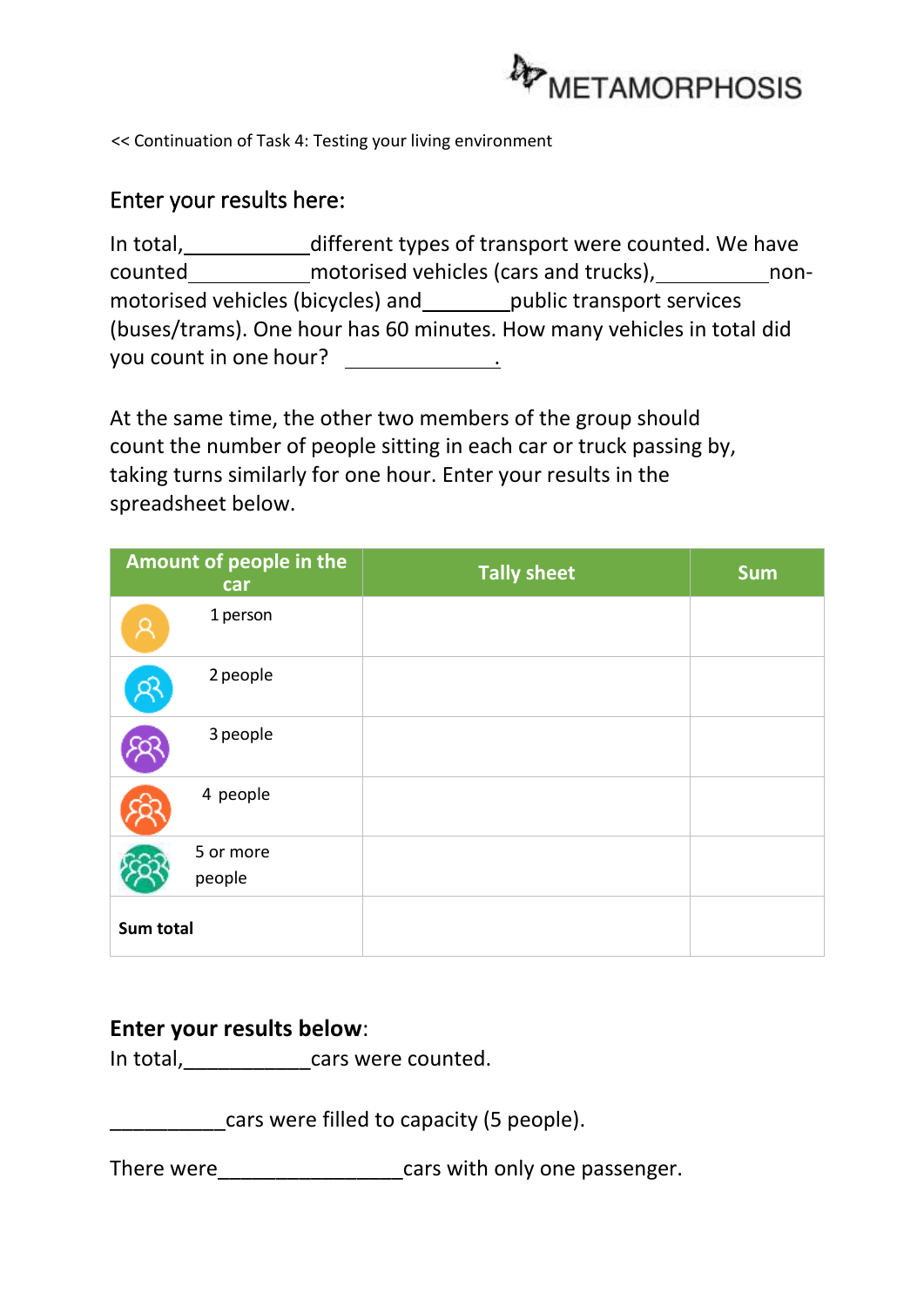

<< Continuation of Task 4: Testing your living environment

- O The pavement suddenly stops.
- O Cars are parked on the pavement.
- O There are no places to play.
- O There should be more paths for pedestrians.
- O There are not enough trees and bushes.
- O There are not enough benches for sitting.
- O Cars block my view.
- O The cars drive too fast.

#### Take a photo of your favourite place in the surroundings of your school and stick it in here!

If it is too big, cut out the most beautiful part of the picture!

Why do you like this place so much?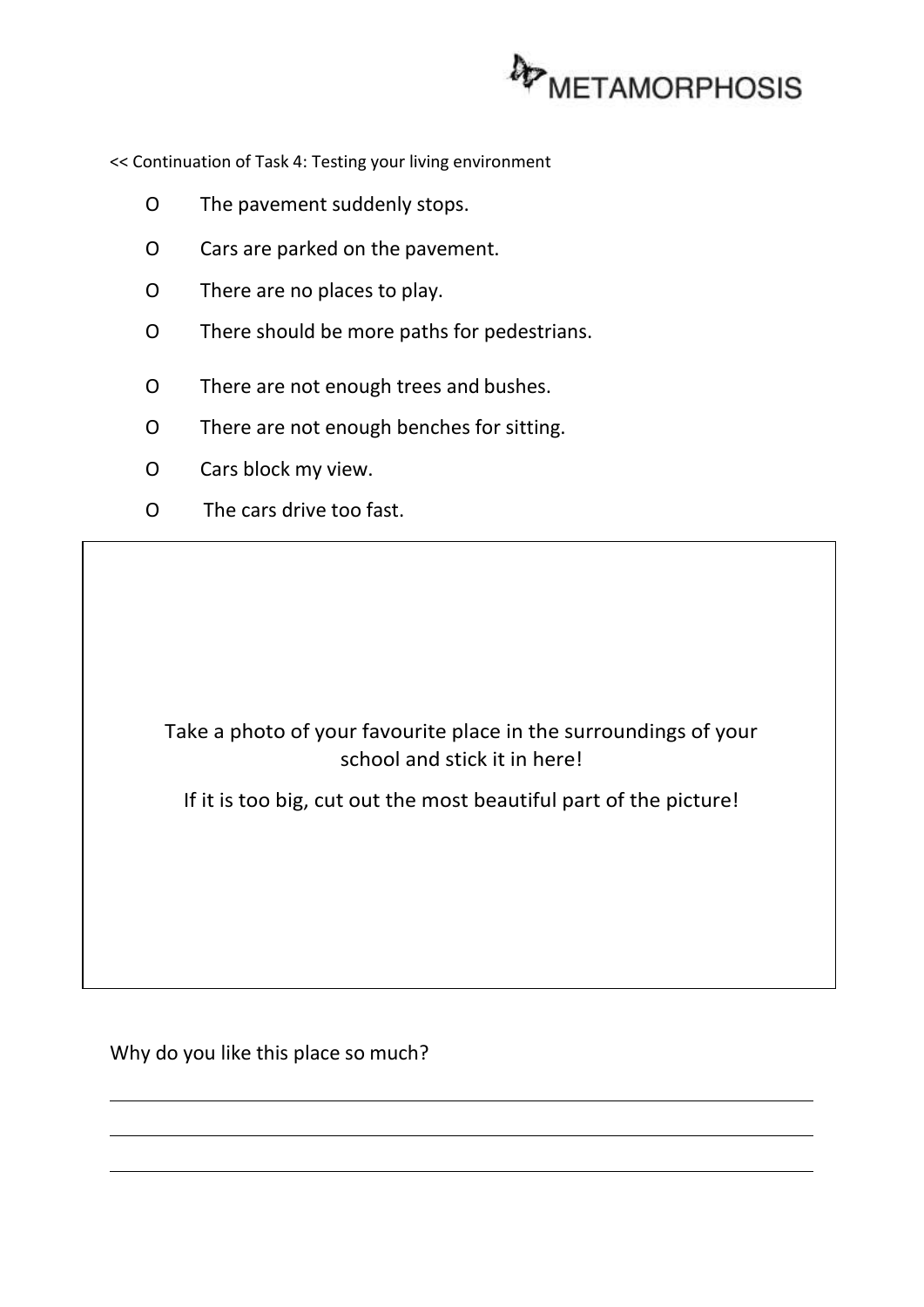

# **Task 5:**

#### **Testing the traffic lights (if applicable)**

If there is a traffic light and a lot of traffic in the surroundings of your school, you can go there and observe the situation for 15 minutes. Use a stopwatch to measure the waiting time at the traffic lights for cars and pedestrians to cross. Afterwards you can compare your results.

■ How long is the green phase for pedestrians?

seconds

■ How long is the green phase for cars?

seconds

■ How long do pedestrians have to wait until the traffic lights turn green again?

seconds

■ How long is the red phase for cars?

seconds



Does everyone have to wait the same amount of time? If not, why do you think it's not equal?

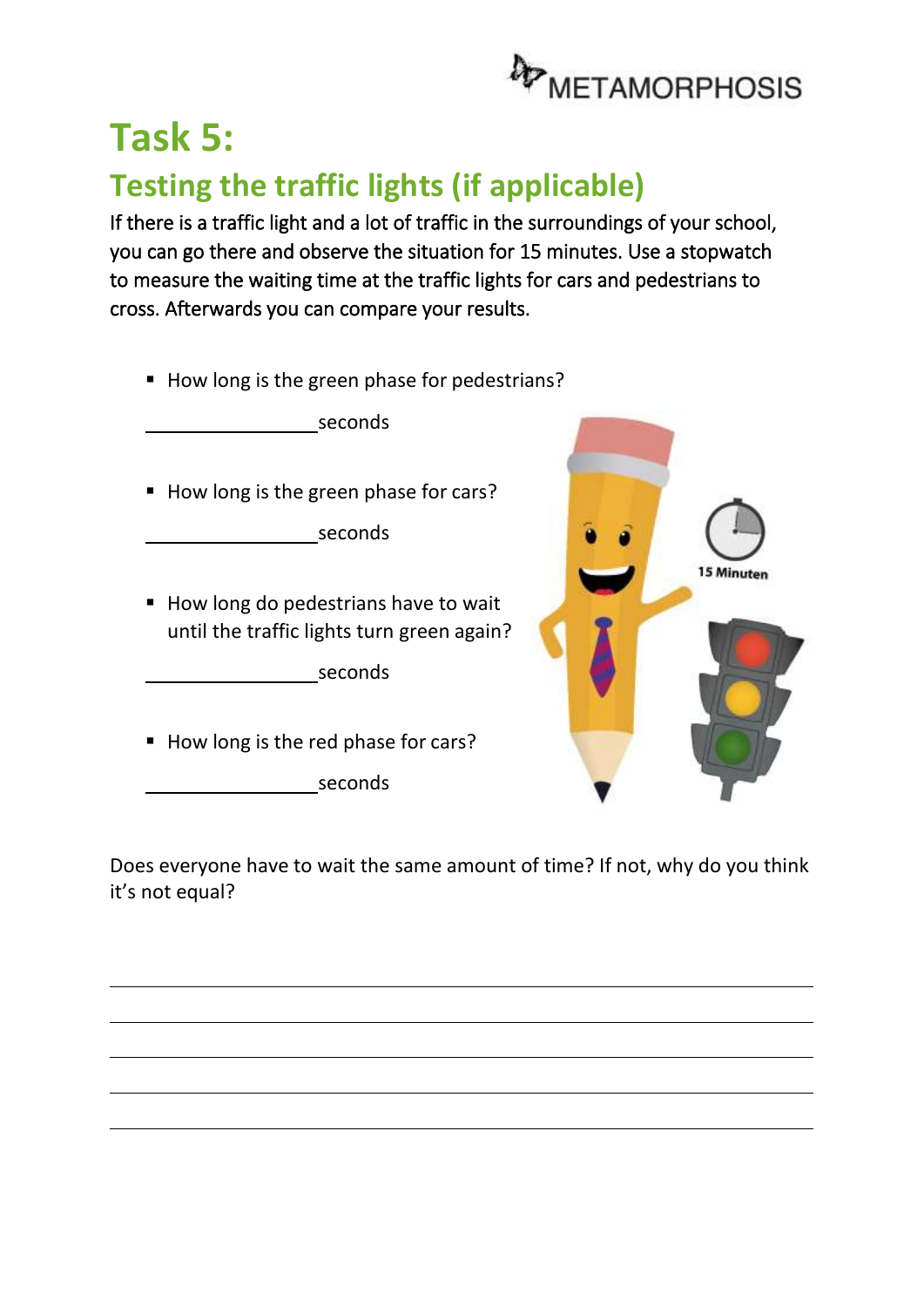

### **Task 6: Bus Stop Test**

Are the bus stops in your surroundings in a good condition? Look at them more closely, and answer the following questions.

Is there a place to shelter?

O Yes O No



Does the bus have to stop on the street, or is there a bus stop or bus bay?

O Yes, on street O No, on stop O There is a bus bay.

Is there a timetable at the bus stop that is easy to understand?

O Yes, there is a timetable at the bus stop that is understandable.

O No, the timetable isn't easy to read or it's difficult to understand.

O There is no timetable information at all.

Where do the bus lines go to?

What applies to your tram, bus or train connection? (if you have one)

O The tram, bus or train connection doesn't arrive on time very often.

O The tram, bus or train is often overcrowded.

O I have to wait for a long time when I want to change to another tram/bus/train.

The task continues on the next page>>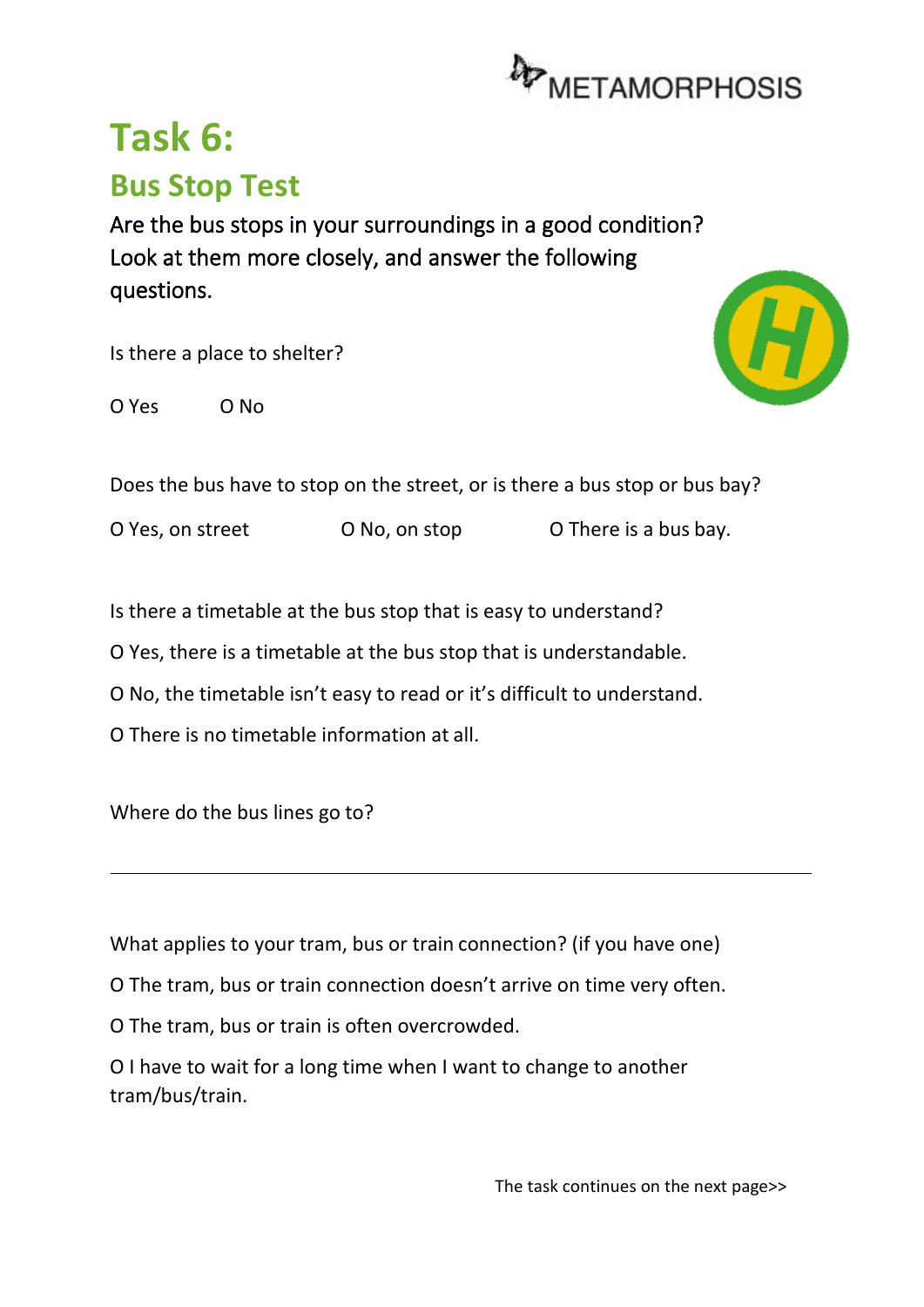

<< Continuation of Task 6: Bus Stop-Test

How do adults on buses, trams or trains treat you?

O very friendly **O** friendly **O** not very friendly

Do you get up when another passenger needs the seat?

O Yes O rarely O never

What could be done differently in order to improve the tram/bus/train service or station?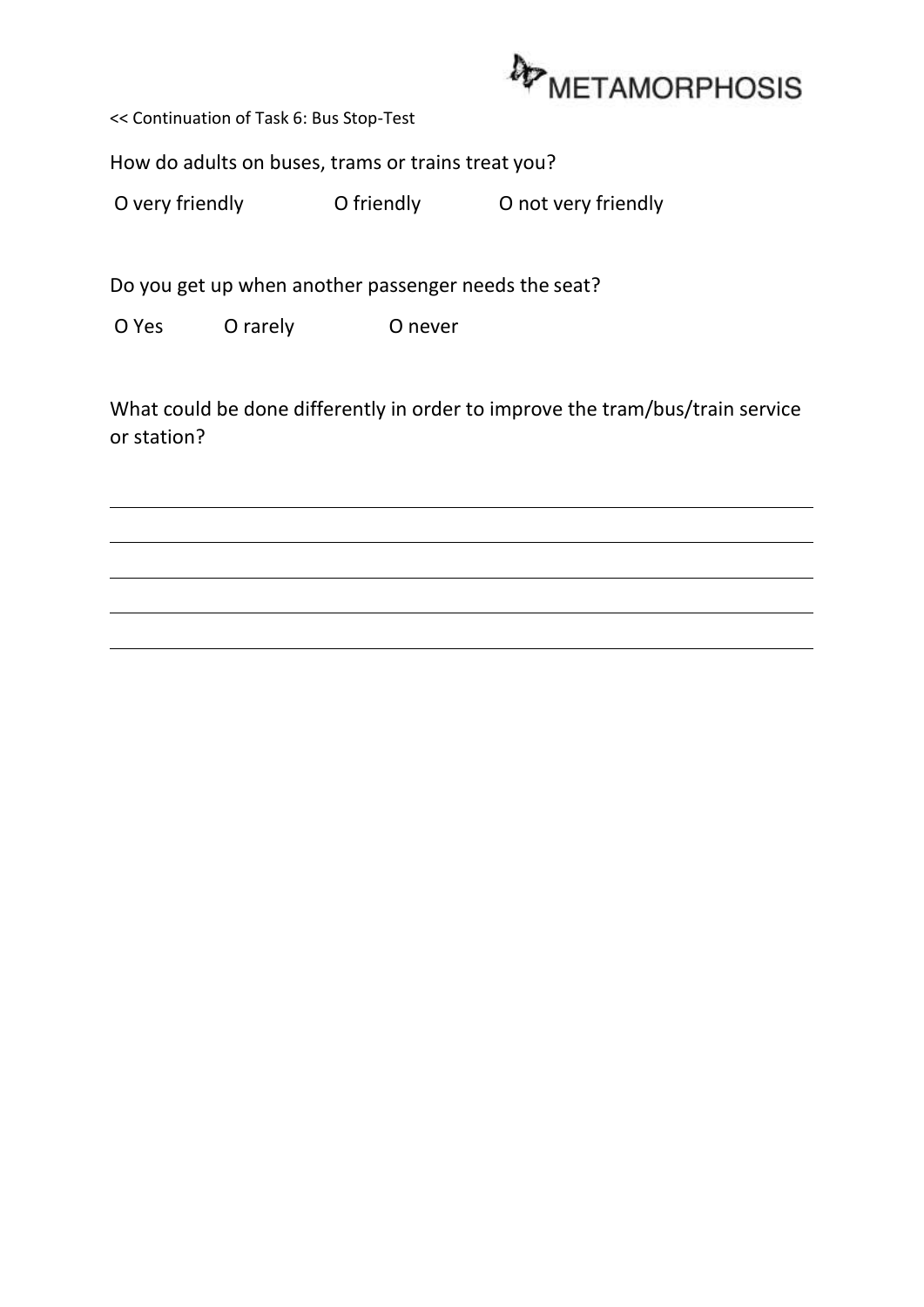

### **Task 7: Using your senses**

#### **Seeing, hearing, smelling**

There are many people and things involved when it comes to travel, and there is much to watch out for. The next time when you are on your way to school or on your way home try to observe everything closely, listen carefully and smell actively. What did you experience?

What I saw:



Did you experience anything special?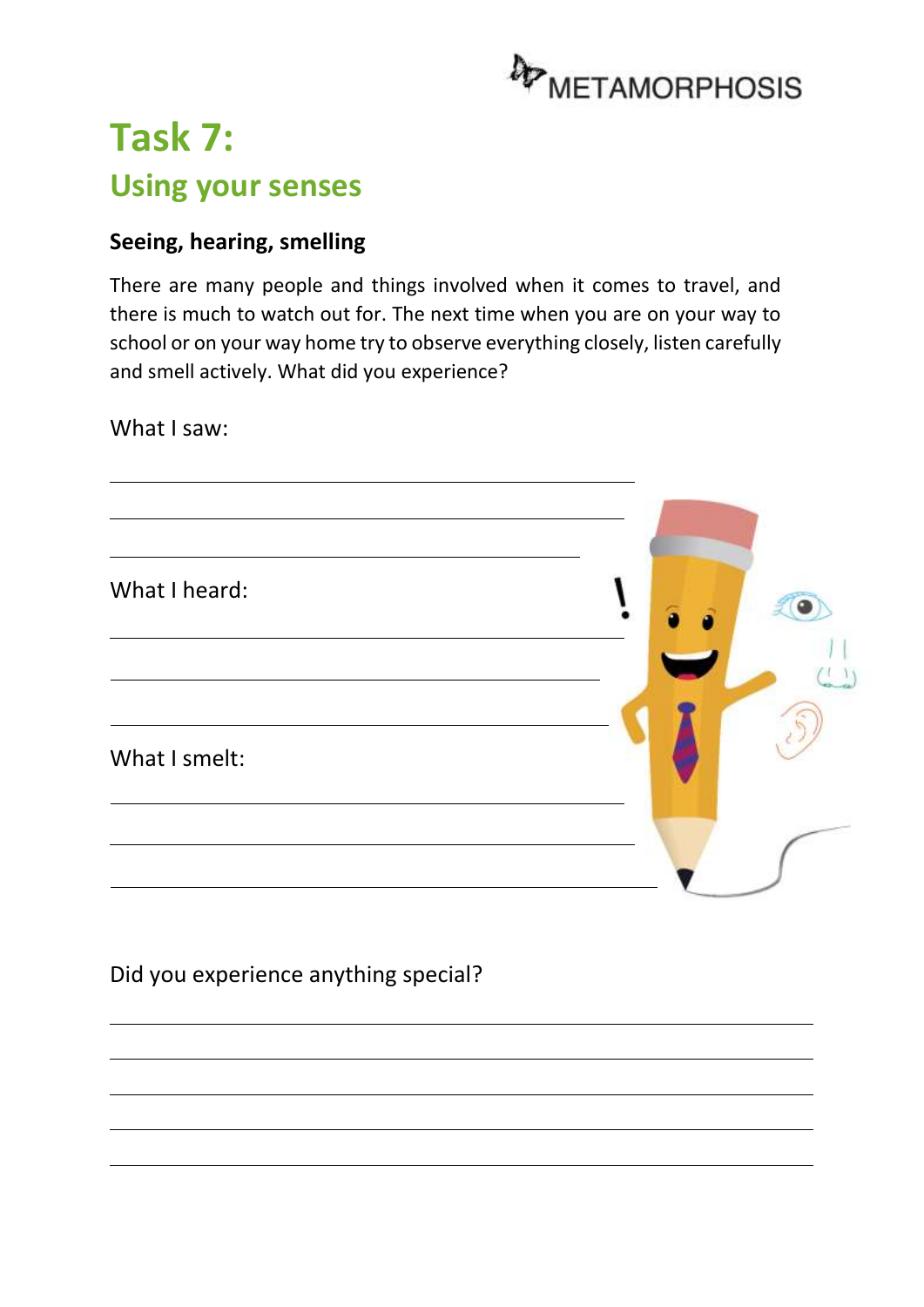

### **Task 8:**

#### **The street tells a story**

Once upon a time there was a street in the beautiful city called Graz. The street was wide and bright, and it was full of beautiful buildings. There was a big school, a kindergarten and several apartment buildings. They were tall, but the road could still see the roof gutters of the buildings. When it rained heavily, raindrops dripped from the gutters down to the ground. Consequently, small puddles were formed.

The street was happy about this because the light was reflected in the puddles, and sometimes children looked into them and saw their faces. Some children, especially the smaller ones, jumped straight into the puddles, causing it to spatter in all directions. This made the street very happy. She loved it when children jumped or strolled on her. She also liked it when they were just there, standing and chatting. The little kids didn't weigh much, so it didn't take a toll on her.

This, however, was not the case when a heavy truck came along. In fact, it was really exhausting for the street. She felt the pressure of the weight, and she inhaled all the horrible exhaust fumes. Sometimes she really wasn't feeling well. She was also annoyed by all the taxi drivers who used her as a shortcut. They didn't want to stop at a nearby traffic light, so they drove past her and the school.

The street had been observing this for a long time. She didn't like this at all because she felt it was dangerous and stupid, so the street was thinking about how to solve this problem.

After some time, she came up with a solution. She started to frown which caused a small crack in the ground. When it rained the crack got larger until it eventually became a pothole.

The street laughed, and so the hole became even deeper. That's exactly what she had wanted in the first place. From then on, the taxis and the other cars drove very, very slowly because they didn't want their car to break. The children were then able to easily go from one side of the street to the other.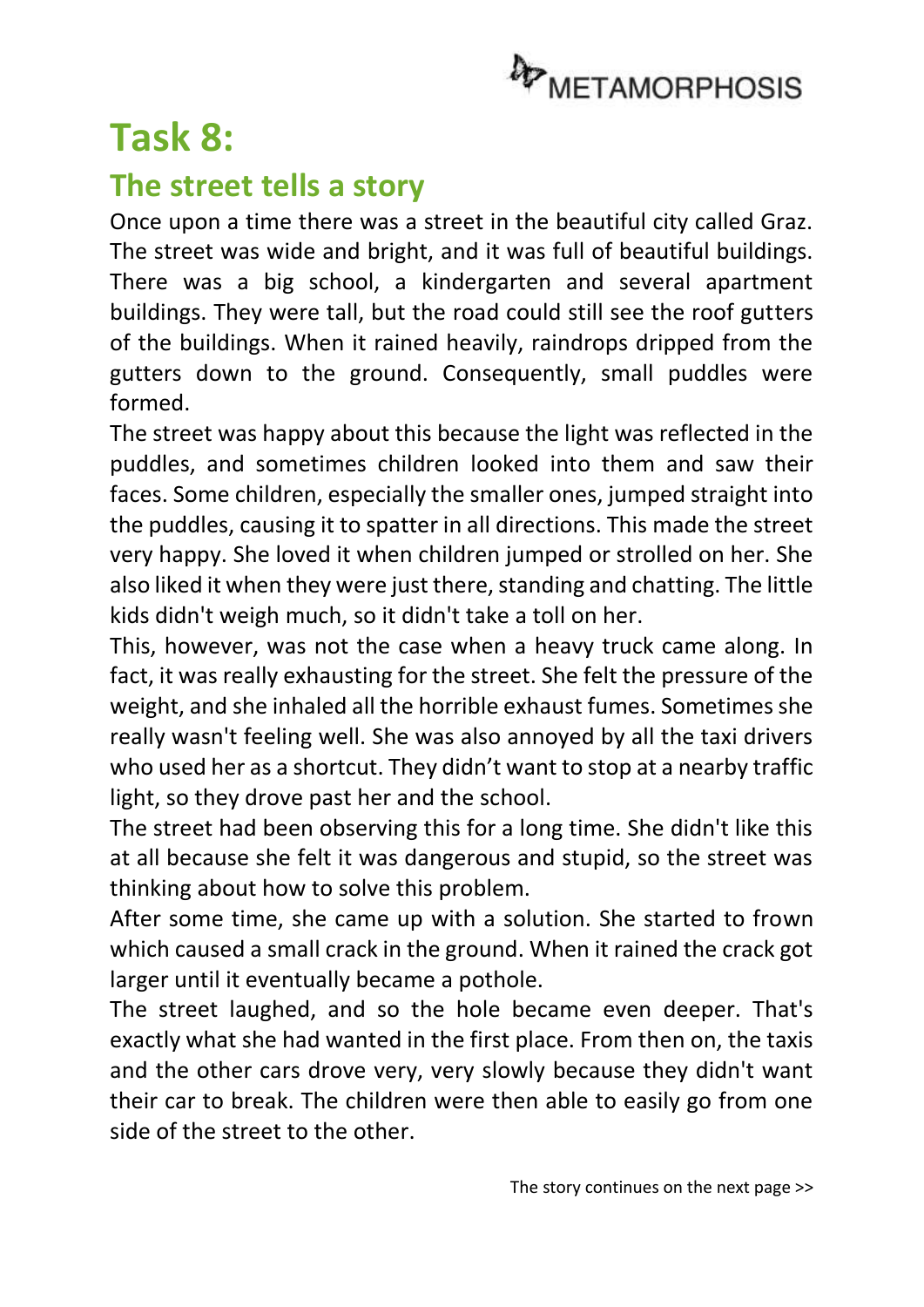

<< Continuation of Task 10: The street tells a story

The street as well as the kids were very happy. But after a few weeks, the hole was discovered, and it got repaired. Immediately the cars speeded through the street, and the road was once again dominated by the moving vehicles and not by children. This made the street feel sad again and she got even more sick than she already was. She was also coughing because of the fine dust that is emitted by all the cars.

She got tired, fell asleep and started to dream. It was a wonderful dream: the kids came out of the school with buckets full of paint and paintbrushes, and they painted enchanting colourful patterns on the street. A group of children built a beautiful barrier of plants and stones so that no cars could pass. The children could not believe how much space they had created because there were no cars driving around. Now there was suddenly room for a fountain, as well as for raised beds with flowers and vegetables.

The kids drew racetracks on the ground for their scooters. The teachers took the children outside to hold the classes outdoors. Suddenly there was so much activity going on.

The dream was wonderful, so it was very hard to wake up. The street couldn't forget about the dream: what if one day her dream would become reality? People and children instead of vehicles. Maybe one day ...

**What else could the street experience? Write down your thoughts in the following lines:**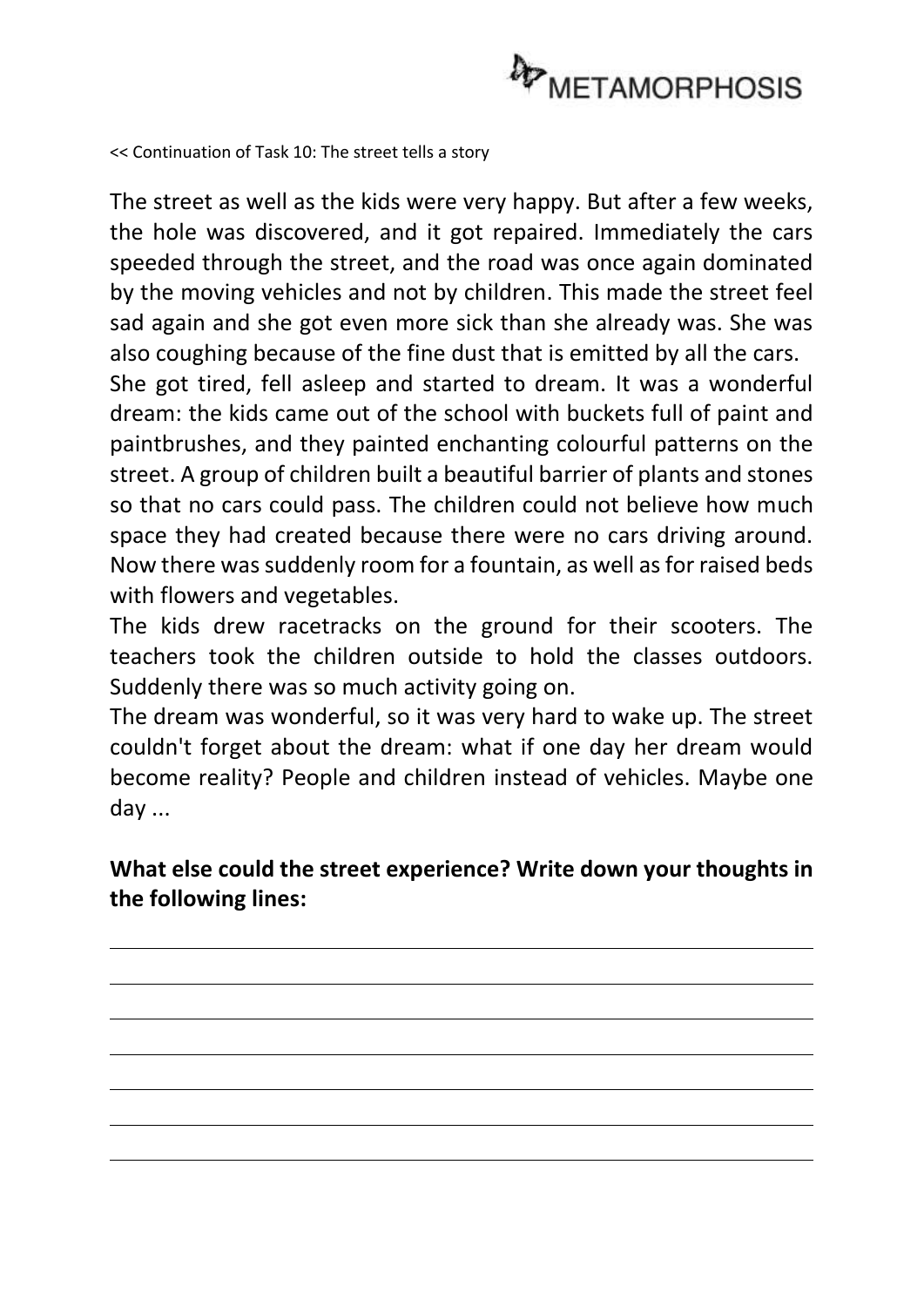

Take 10 steps. Then use a measuring tape to measure how far you have come.

m cm 1 step = cm

Now your parents can take 10 steps. Measure how far they have come.

**contract contract contract contract contract contract contract contract contract contract contract contract co** 

m cm father

Now measure how many steps you can take in one minute?

steps

Now multiply the length of your steps. I walk cm in one minute.

I walk cm in ten minutes.

This is metres

This is how far you can walk in 10 minutes!

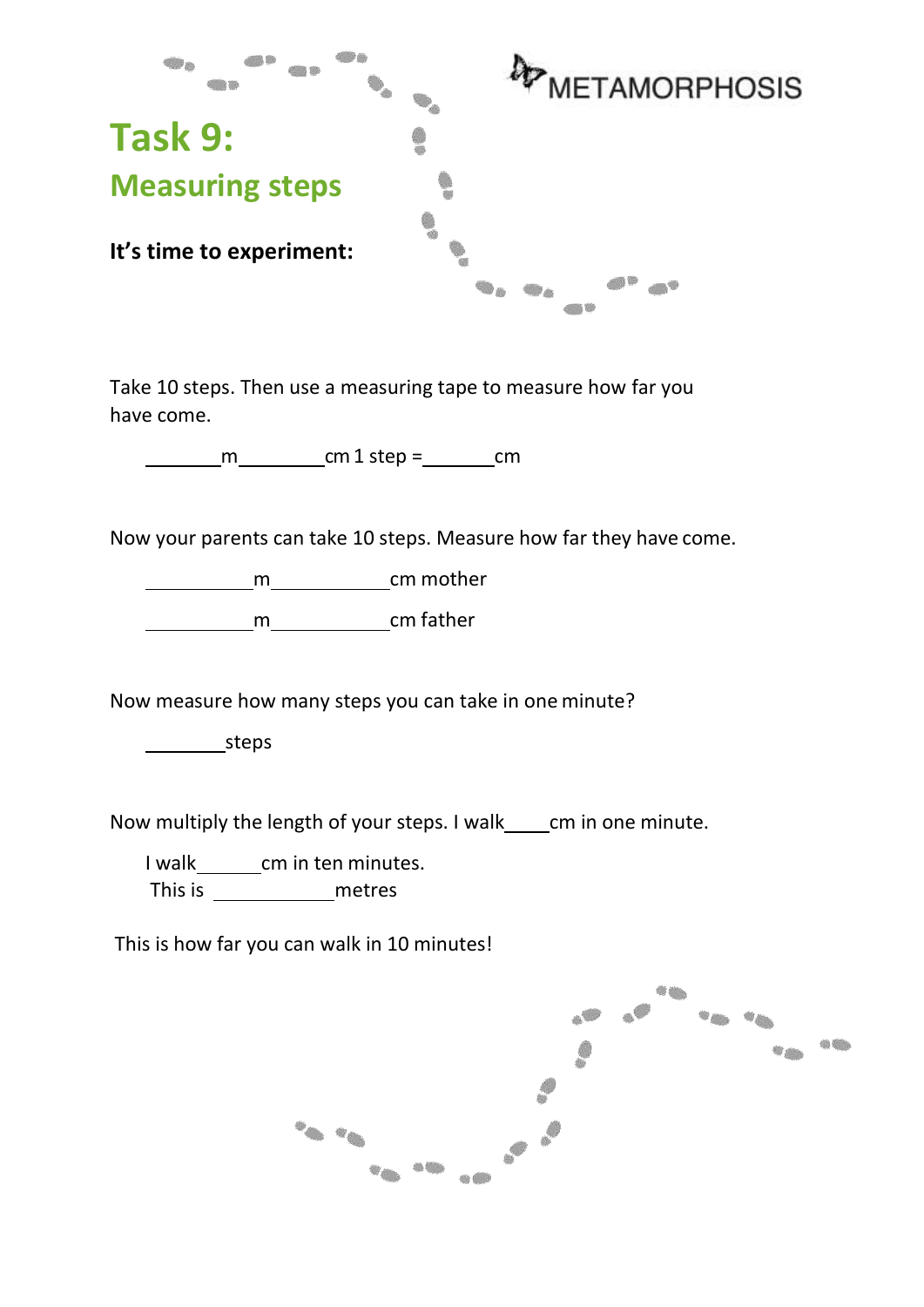

# **Task 10:**

#### **Measuring speed**

Form groups of two, and try to complete the following task.

One of you is using a speed camera to measure the speed of the passing cars. He or she should then pass the speed value on to his or her partner, who will write down the information as counts against the different speed categories in the table below. (If you do not have a speed camera, try and estimate the car speeds.)



|       | under 30<br>kmph |  |  |  |  |
|-------|------------------|--|--|--|--|
| Speed | $30 - 35$ kmph   |  |  |  |  |
|       | over 35 kmph     |  |  |  |  |

Measured…

| on the | (MM/DD/YYYY), in the period |
|--------|-----------------------------|
|--------|-----------------------------|

from \_\_\_\_\_\_\_\_\_\_\_\_\_to \_\_\_\_\_\_\_\_\_\_\_\_\_,

location\_\_\_\_\_\_\_\_\_\_\_\_\_\_\_\_\_\_\_\_\_\_\_\_\_\_ (street, house number)

What is the speed limit along this part of the road?

kmph (You may need to ask the teacher)

How many cars exceeded the speed limit?

\_\_\_\_\_\_\_\_\_\_\_\_\_\_\_\_\_\_\_\_\_\_\_\_\_\_